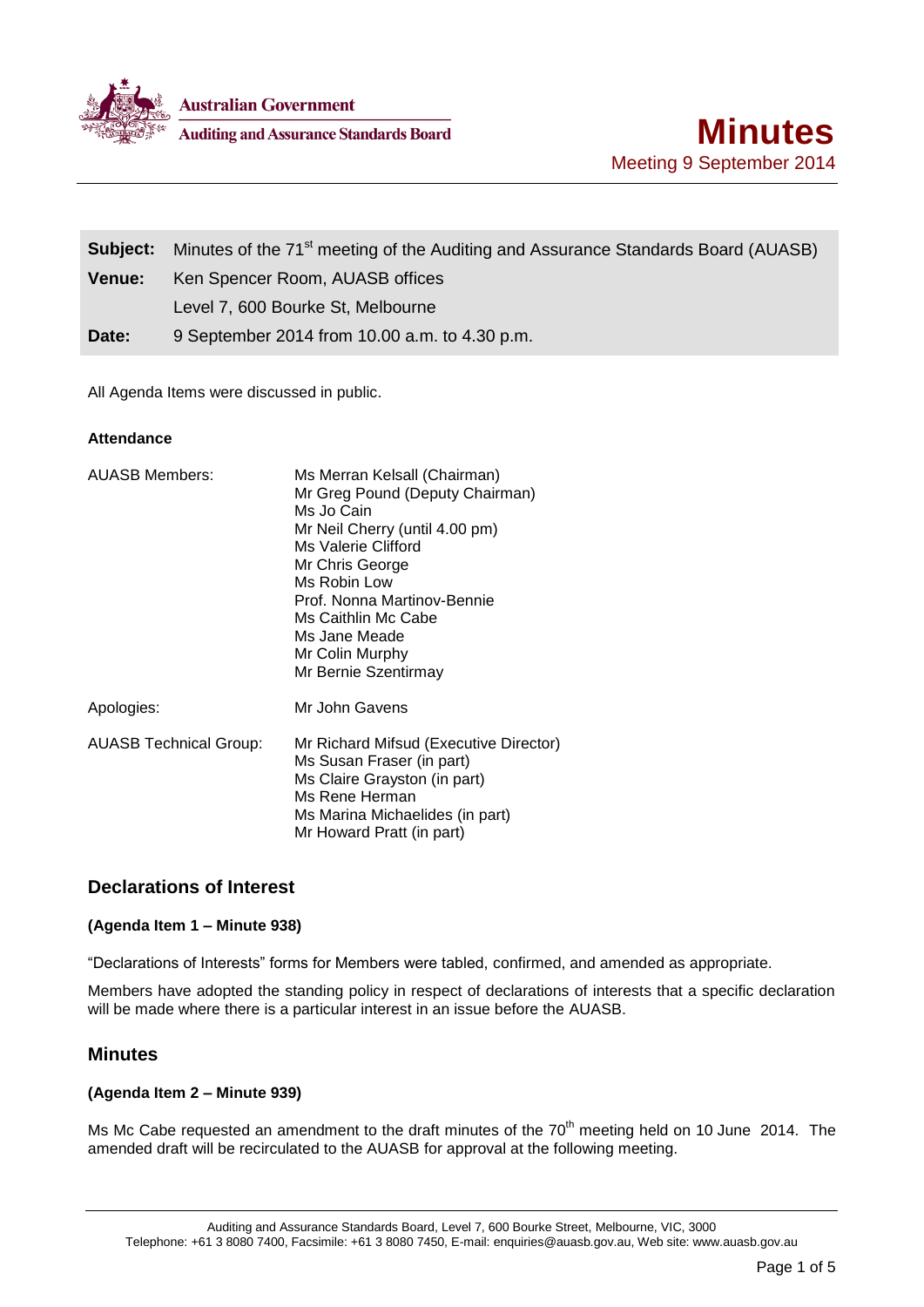

# **Matters Arising and Action list**

## **(Agenda Item 3 – Minute 940)**

The status of matters arising brought forward from previous AUASB meetings and action items were noted with several amendments requested.

# **Assurance on Controls**

### **(Agenda Item 4 – Minute 941)**

The AUASB considered a summary of the submissions received on exposure draft ED 01/14 of proposed standard on controls ASAE 34XX and agreed that the operative date be amended to engagements commencing 1 January 2016. The AUASB requested that, in amending the standard to address submissions suggesting additional requirements, guidance or appendices, the length of the standard not be increased significantly. The detailed comments received and proposed disposition along with amendments to the proposed standard will be brought to the 21 October 2014 meeting. Approval to issue that standard will be sought at either that or the 25 November 2014 AUASB meeting.

## **GS 004** *Audit Implications of Prudential Reporting Requirements for General Insurers*

### **(Agenda Item 5 – Minute 942)**

The AUASB considered correspondence from APRA in relation to the Auditor's Report on the General Insurer's Statutory Accounts as currently included in Appendix 1 to GS 004. The AUASB decided not to amend and reissue GS 004 with APRA's revised General Insurer's Auditor Report at this time. However, the AUASB agreed that a website notice should be issued to communicate APRA's changes to general insurance auditors and to liaise further with APRA. The AUASB noted its concern with APRA's due process and that the AUASB had not been consulted on the revised General Insurer's Auditor Report prior to its completion.

# **GS 017 Auditing Prudential Requirements of Life Companies**

### **(Agenda Item 6 – Minute 943)**

The AUASB approved the project plan to revise GS 017 *Audit Implications for Prudential Reporting Requirements of a Life Company*.

# **ASIC Presentation**

### **(Agenda Item 7 – Minute 944)**

Mr Doug Niven, ASIC Senior Executive Leader, presented an overview of the ASIC Audit Update and related developments including ASIC's audit activities and issues emanating from past inspection findings as well as ways to improve audit quality. In addition, ASIC provided an overview of their other areas of future audit focus, a summary of Firm action plans and provided the AUASB with an insight into their views on the Auditing Standards that ASIC and IFIAR considered require attention by the IAASB.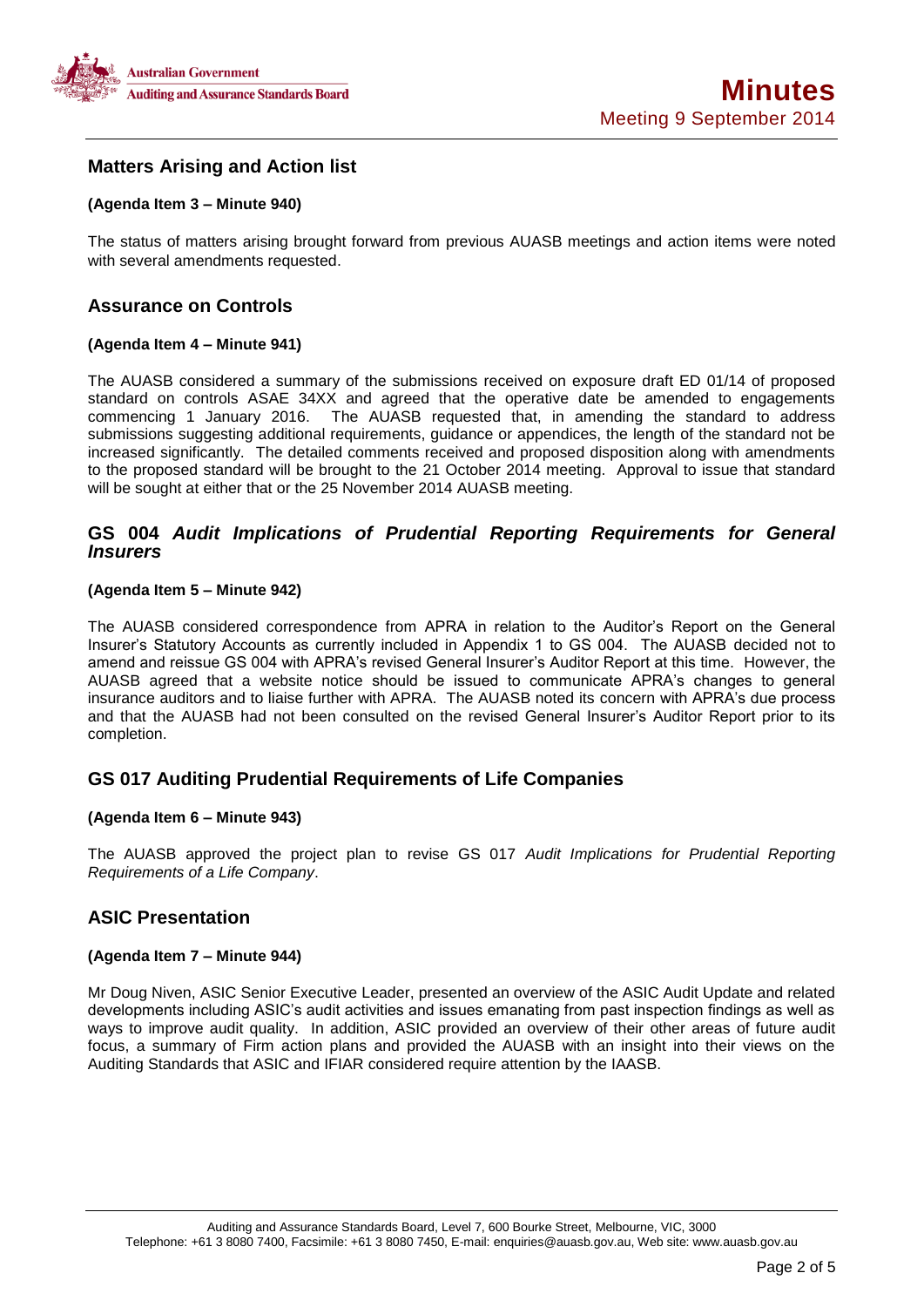

# **Deregulation Agenda**

### **(Agenda Item 8 – Minute 945)**

The AUASB received an update on the activities of the Technical Group to address the requests for information and comment in relation to the Government's Deregulation Agenda. The AUASB also noted that the AUASB's FRLI costs are very high for its size compared to other regulators as the AUASB's core activity is issuing legislative instruments rather than administering those issued by others. It was also noted that the suite of 2006 Auditing Standards are still active legislative instruments, and that their repeal would be conducive to the deregulation process. The AUASB agreed that there was no impediment from the assurance practitioner's perspective to repealing the 2006 standards, as audits conducted now for past years would use the methodology currently in place in the firm. The AUASB agreed that they would further consult with ASIC in relation to repealing the 2006 series of standards in 2016.

# **GS 005** *Using the Work of a Management's Expert*

### **(Agenda Item 9 – Minute 946)**

The AUASB approved the project plan to revise GS 005 *Using the Work of a Management's Expert*. The revision of GS 005 is proposed to broaden the scope of the existing GS 005 *Using the Work of an Actuary* to provide guidance on the use of management's experts more generally.

# **Using the Work of Internal Audit**

## **(Agenda Item 10 – Minute 947)**

The AUASB discussed the issue of the prohibition of direct assistance of internal auditors for engagements conducted in accordance with Australian Auditing Standards in a group audit scenario. The AUASB agreed to develop and issue a bulletin discussing the issues auditors need to consider around reliance on internal auditors in jurisdictions where there is no prohibition on the use of direct assistance.

# **Contract, Regulatory and Grant Acquittal Compliance Engagements**

## **(Agenda Item 11 – Minute 948)**

The AUASB was provided with a verbal update of progress with the development of a new Guidance Statement on blended engagements. A project advisory group (PAG) has been formed which comprises both auditors and users of audit reports, including two Federal Government agencies with significant involvement in the supply and management of grants. The first meeting of the group was held in August when an early draft of the guidance statement was considered. The PAG supported the overall direction of the GS and proceeded with valuable suggestions for refinement. A draft guidance statement will be brought to the 21 October 2014 meeting.

## **International**

## (**Agenda Item 12 – Minute 949)**

(a) *IAASB Auditing Disclosures ED* 

The AUASB considered the proposed AUASB submission on the IAASB ED *Proposed Changes to the International Auditing Standards (ISAs) - Addressing Disclosures in the Audit of Financial Statements*. It was agreed to make some further amendments prior to finalisation of the submission.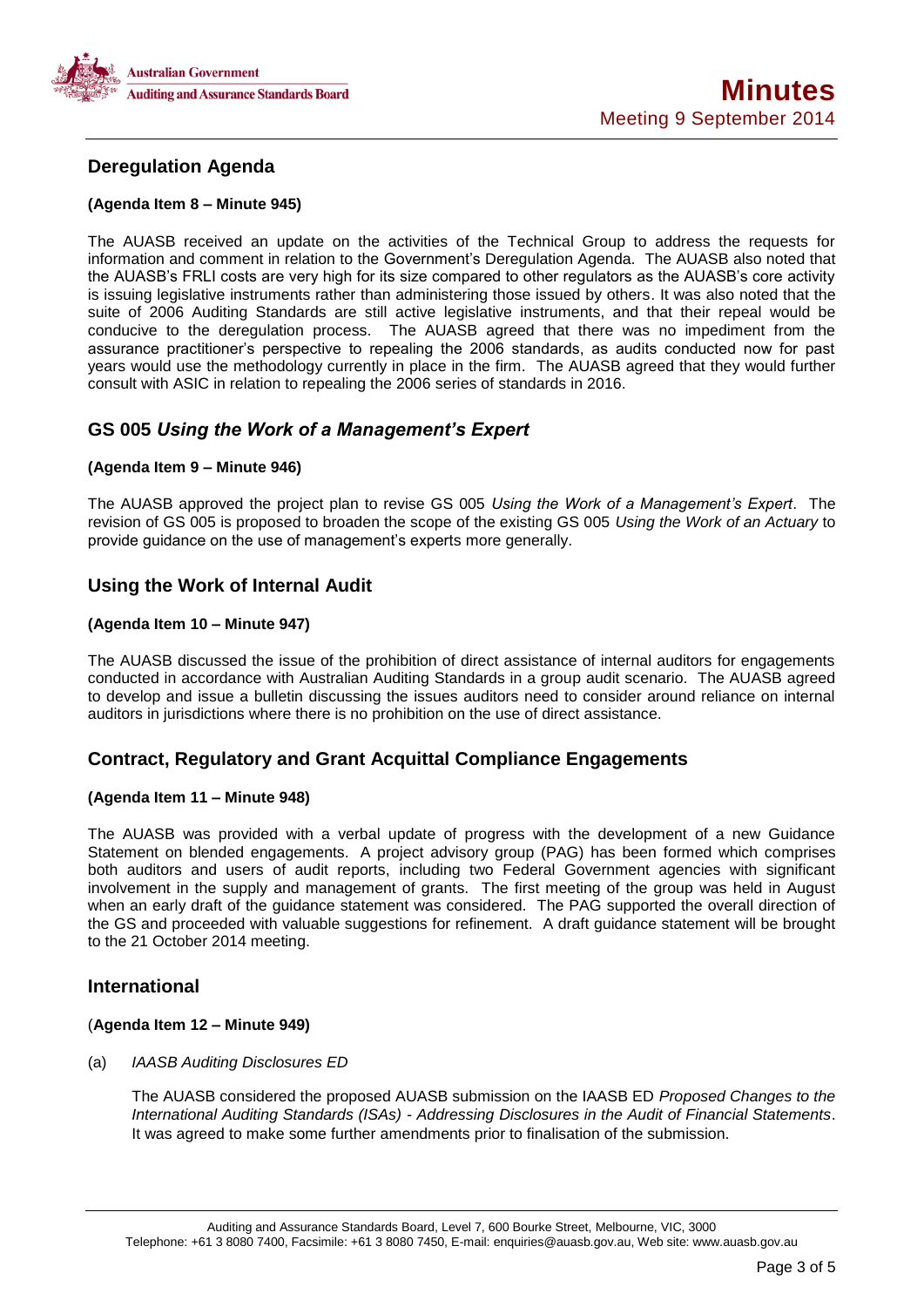

### (b) *IAASB Meeting 15-19 September 2014*

The AUASB was provided with a verbal update on auditor reporting, which will be the major focus of the IAASB meeting to be held 15-19 September 2014 in New York. The AUASB was informed of the status of the more important issues especially those that have been controversial in their ongoing development. Of particular note, the AUASB was informed of the following changes:

- (i) Simplified requirement when describing key audit matters (KAM) only the "why" and "how" questions need be included – changed from previously requiring the effect on the audit.
- (ii) Need for only the most significant matters to be included in KAM designed to encourage only a few KAM to be communicated.
- (iii) There is now some clarity around the circumstances when an auditor may not communicate a matter that was considered to be a KAM. This involves ethical considerations and extremely rare cases where there is likely to be harm to the entity, an individual or the public.
- (iv) Clarification of documentation requirements.
- (v) Retention of an Emphasis of Matter paragraph in certain circumstances.
- (vi) Reversion to the status quo requirement to report on going concern only when there is an issue.
- (vii) Reiteration that the auditor considers the requirements of the financial reporting framework when considering the appropriateness of disclosures in the financial report (i.e. the need for fair presentation, including a "near miss" going concern issue).

The AUASB was given further information about anticipated issuance dates, conforming amendments to other standards, reversal of the requirement for all the sources of independence to be spelled out in the auditor's report and that illustrative KAM examples will be published through a non-authoritative staff paper. Further information provided related to the status of the ISA 720 (other information) revision and the disclosures project.

The AUASB was informed that outreach and roundtables, and the drafting of Australian exposure drafts would take place in the first-half of 2015 with standards issued in the second half of the year. Operative dates for all standards would be for financial reporting periods commencing on or after 1 January 2016. Therefore, the enhanced auditor reporting would be commonly applicable to audits commencing 1 July 2016.

(c) *Trans-Tasman harmonisation* 

The AUASB was informed that the AUASB website had been updated with:

- (i) The new communications protocols with the NZAuASB;
- (ii) The convergence and harmonisation policy paper updated for the new communications protocols; and
- (iii) The AUASB Functions and Processes paper updated to reflect the above changes.

## **Other Auditing and Assurance Matters**

### (**Agenda Item 13 – Minute 950)**

### (a) *Integrated Reporting Update*

The Chairman updated the AUASB on developments in Integrated Reporting including the upcoming round tables to be held in conjunction with the Business Reporting Leaders Forum, CPA and CAANZ in October. The feedback from the round tables will be used in a submission to the IIRC due in early December 2014.